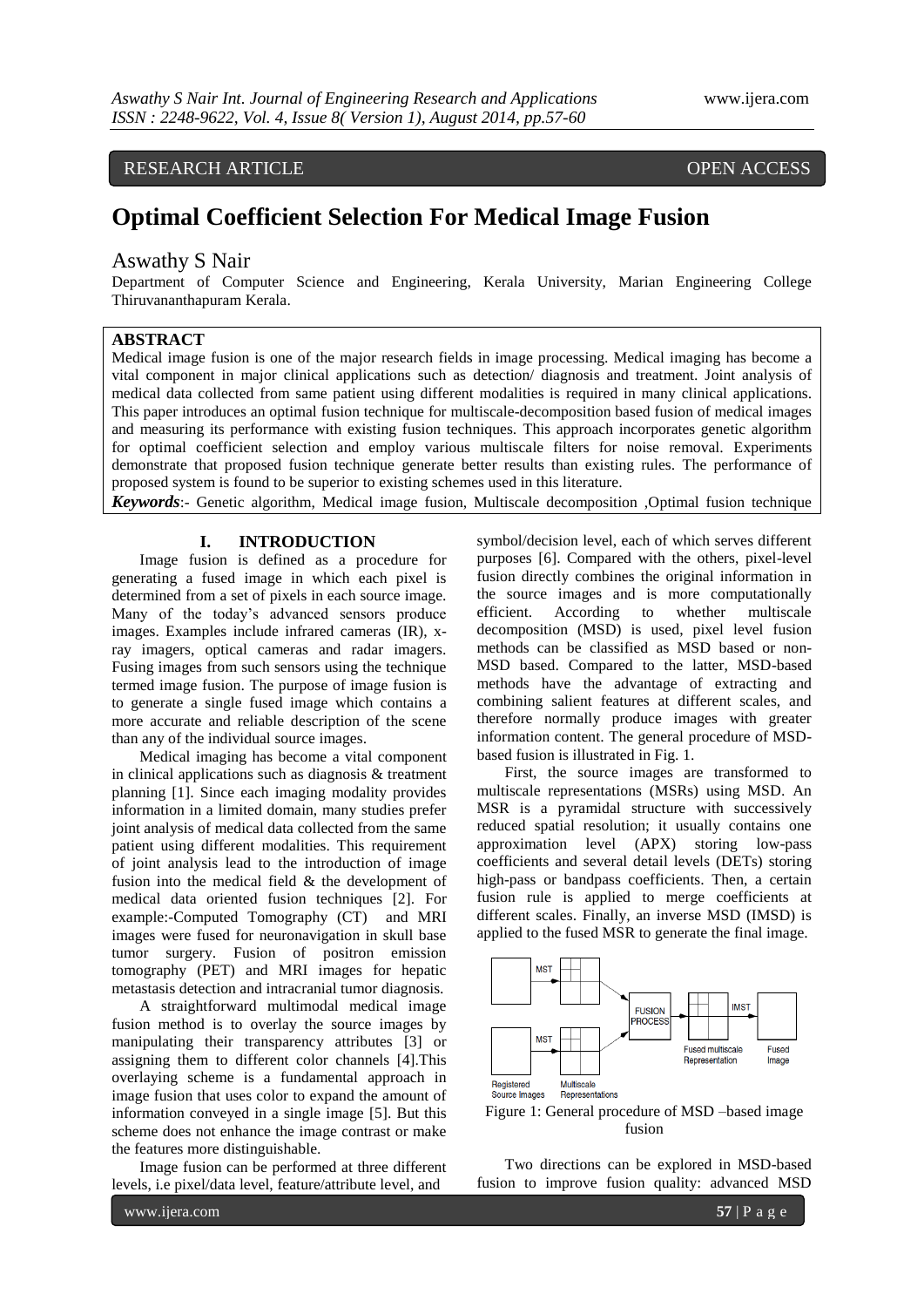schemes and effective fusion rule. Here proposed scheme focus on the latter and introduces an optimal coefficient selection scheme where the membership of each fused coefficient to each source image is calculated.

The rest of the paper is organized as follows. Section II reviews previous methods. Section III presents proposed method. Section IV discusses experimental results. Section V gives conclusion & future work.

### **II. PREVIOUS WORK**

The fundamental image fusion method uses color to expand the amount of information conveyed in a single image. But this scheme does not necessarily enhance the image contrast. The major drawbacks of this approach are:

- It does not enhance the image contrast.
- The image features are not highly distinguishable.
- Fusion results suffer from loss of local contrast.

#### **A. Multiscale Decomposition**

The pyramid transforms (PT) and the wavelet transform (WT) are the two categories of MSD schemes that are most commonly employed in image fusion. Among different PT schemes, Laplacian pyramid transform (LPT) [7] is one of the most frequently used. A Laplacian pyramid (LP) is constructed based on its corresponding Gaussian pyramid (GP) by subtracting two adjacent levels [8]. The ratio of low-pass pyramid (RoLP) is also constructed based on GP, but by taking the ratio of two adjacent levels. The gradient pyramid is another type of PT, which is built by applying gradient filters of different orientations to each level of a GP. A standard WT scheme is the discrete WT (DWT), which decomposes a signal into an MSR using scaling (low-pass filtering) and wavelet (high-pass filtering) functions. One drawback of DWT is shiftvariance, which tends to cause artifacts along edges

in the fused images . Hence, WT schemes that provide shift-invariance, such as dual-tree complex WT (DTCWT) [9] can be employed in image fusion.

#### **B. Fusion Rules**

In addition to the MSD scheme, the other key factor affecting fusion results is the fusion rule. A fusion rule is the processing that determines the formation of the fused MSR from the MSRs of the source images.

#### *(a) Simple Image Fusion*

Fusion Algorithms mainly perform a very basic operation like pixel selection, addition, subtraction or averaging are: Average Method, Select maximum, Select minimum, PCA. This technique is a basic and straightforward technique and fusion could be

achieved by simple averaging corresponding pixels in each input image. Select Maximum/Minimum Method is a selection process if performed here wherein, for every corresponding pixel in the input images, the pixel with maximum/minimum intensity is selected, respectively, and is put in as the resultant pixel of the fused image.

#### *(b) PCA based fusion*

In Principal Component Analysis (PCA) is a vector space transform often used to reduce multidimensional data sets to lower dimensions for analysis. It reveals the internal structure of data in an unbiased way. Principal component Analysis is a mathematical tool which transforms a number of correlated variables into a several uncorrelated variables. PCA is widely used in image classification.

#### *(c) Pyramid Decomposition based fusion*

Pyramid Fusion Algorithm is a fusion method in the transform domain. Various Pyramid based fusion techniques are FSD Pyramid, Laplacian Pyramid, Ratio-of-low-pass Pyramid, Gradient Pyramid, Morphological Pyramid contrast can be used for the image fusion using different fusion rules. In pyramid approach, pyramid levels obtained from the down sampling of source images are fused at pixel level depending on fusion rules. The fused image is obtained by reconstructing the fused image pyramid. An image pyramid consists of a set of low pass or band pass copies of an image, each copy representing pattern information of a different scale. At every level of fusion using pyramid transform, the pyramid would be half the size of the pyramid in the preceding level and the higher levels will concentrate upon the lower spatial frequencies. The basic idea is to construct the pyramid transform of the fused image from the pyramid transforms of the source images and then the fused image is obtained by taking inverse pyramid transform.

#### *Discrete Wavelet Transform:*

The wavelet transform decomposes the image into low-low (LL), low-high (LH), high-low (HL), high-high (HH) spatial frequency bands at different scales. In each level, there are three detail components of high frequency and approximated one of low frequency. The detail components include LH (horizontal information), HL (vertical information) and HH (diagonal information). The approximated component LL describes picture figure. In the first level the frequency components are- LH1, HL1, HH1 and LL1. In the next level LL1 decomposed into LH2, HL2, HH2 and LL2 as shown in Fig. 2.

The DWT fusion method minimizes spectral distortion. DWT provides better signal to noise ratio than pixel based approach.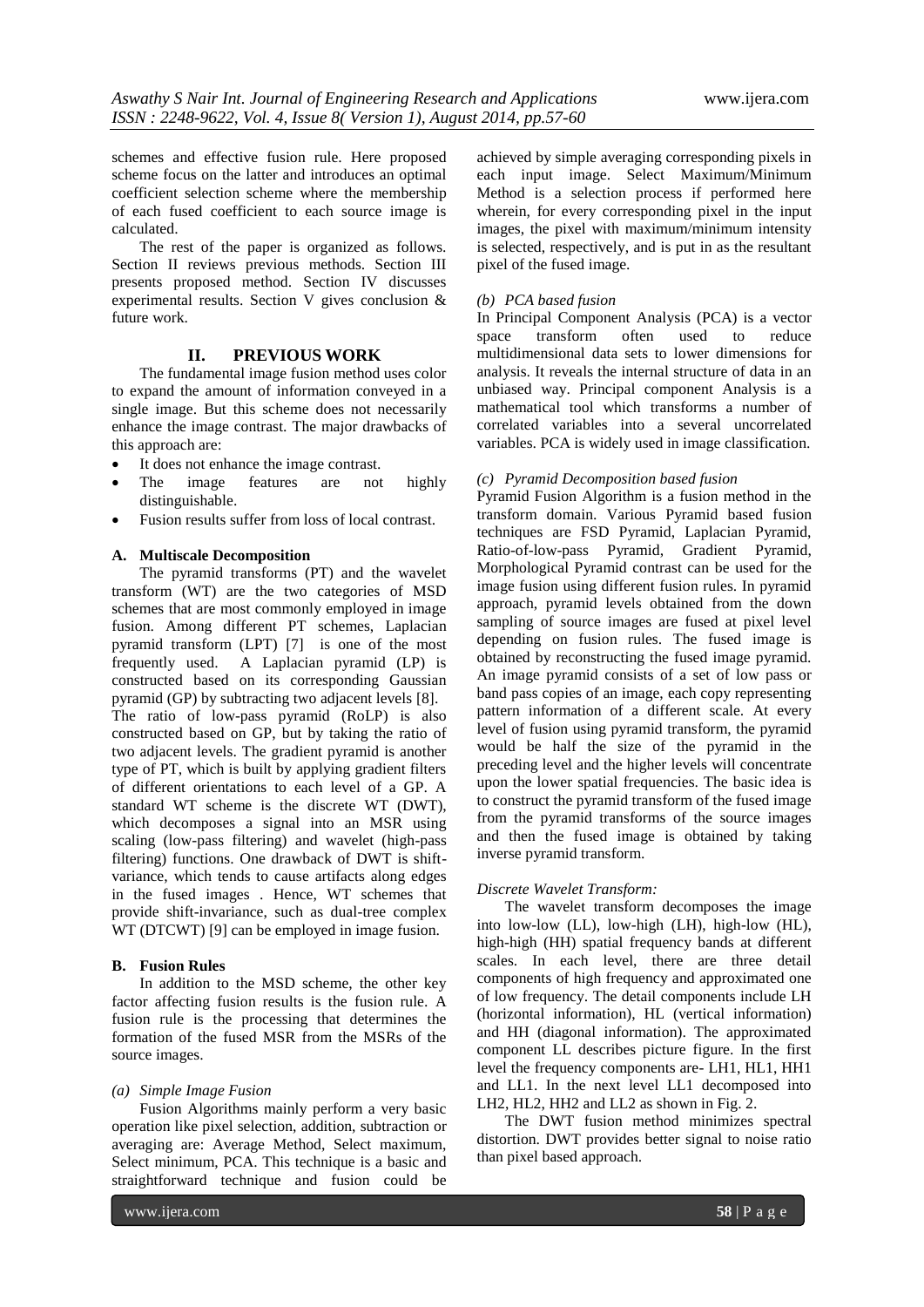

Figure 2: General structure of DWT

#### **III. PROPOSED WORK**

In this paper, an optimal cross-scale fusion rule for multiscale-decomposition-based fusion of volumetric medical images is proposed taking into account both intrascale and interscale consistencies. An optimal set of coefficients from the multiscale representations of the source images is determined by effective exploitation of neighborhood information.

The Simple image fusion method does not guarantee to have clear objects from the set of images. The Select Maximum/Minimum method introduces blurring effect which directly effect on the contrast of image. In PCA method fusion may produce spectral degradation. The major drawback of DWT is shift-variance, which tends to cause artifacts along edges in the fused images. Another drawback of DWT is poor directionality.

Hence a standard Wavelet scheme that provides shift-invariance such as Dual-Tree complex Wavelet Transform (DT-CWT) is used in the proposed system. Genetic Algorithm based medical image fusion is performed in the proposed work.

#### **Dual-Tree Complex Wavelet Transform (DT-CWT)**

The dual-tree complex wavelet transform (CWT) is a relatively recent enhancement to the discrete wavelet transform (DWT), with important additional properties: It is nearly shift invariant and directionally selective in two and higher dimensions. The multidimensional (M-D) dual-tree CWT is nonseparable but is based on a computationally efficient, separable filter bank (FB).

#### **Genetic Algorithm:**

Genetic Algorithms are used for solving optimization problems. Genetic Algorithm is used in the proposed system to select the optimal wavelet coefficient. Genetic algorithm provides the optimized fused image. The major stages of this algorithm include initialization, evaluation and selection as shown in Fig. 3.



Figure 3: Basic steps of Genetic Algorithm

Firstly choose the weight values as initial population. Evaluate the fitness of each value in the population. Select best values to generate new population. Update the values if required through cross over & mutation to generate new values. Evaluate the fitness of new values. Replace worst values of the population with new values. The process is repeated until an optimal value is reached. The poposed scheme is shown in Fig.4.



Figure 4: Proposed block diagram